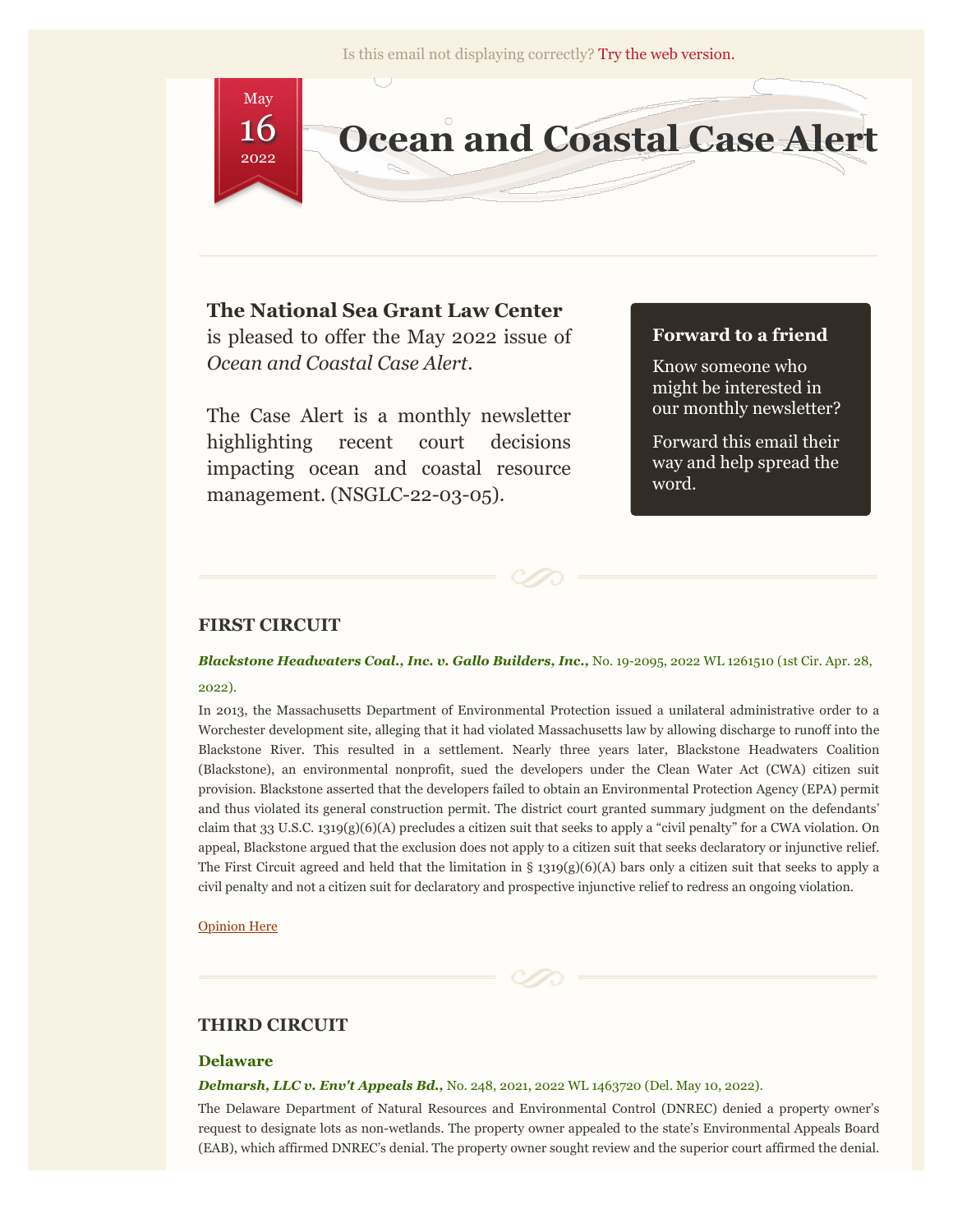On appeal, the Delaware Supreme Court also affirmed. The court found that DNREC's photographic evidence was properly admitted; the lots were properly designated as wetlands; and, a taking did not occur.

[Opinion Here](http://nsglc.olemiss.edu/casealert/may-2022/delmarsh.pdf)

## **NINTH CIRCUIT**

### *Safari Club Int'l v. Haaland,* 31 F.4th 1157 (9th Cir. 2022).

The state of Alaska and Safari Club each sued U.S. Department of the Interior Secretary Haaland, alleging that the U.S. Fish and Wildlife Service (FWS) violated the Alaska National Interest Lands Conservation Act (ANILCA), the National Wildlife Refuge System Improvement Act of 1997, the Administrative Procedure Act, and the National Environmental Policy Act (NEPA) by enacting the Kenai Rule, which limits certain hunting practices approved by the state in the Kenai National Wildlife Refuge. Alaska and Safari Club argued that the state, not the federal government, has the authority to regulate hunting on federal lands. The court reasoned that the federal government has control over federal lands. The court determined that ANILCA preserves federal authority over public lands in Alaska. Therefore, the court concluded that FWS may restrict state-authorized hunting in the refuge to conserve wildlife. Moreover, the court concluded that the Kenai Rule was not arbitrary and capricious because FWS rationally established reasons for the rule. The court affirmed the grant of summary judgment in favor of the FWS on all claims.

#### [Opinion Here](http://nsglc.olemiss.edu/casealert/may-2022/safari-club.pdf)

# *San Francisco Herring Ass'n v. U.S. Dep't of the Interior, No. 20-17412, 2022 WL 1464461 (9th Cir. May 10,* 2022).

An association representing herring fishermen brought a lawsuit challenging the National Park Service's (NPS) authority to prohibit commercial herring fishing under the Golden Gate National Recreation Area (GGNRA) Act in the GGNRA. The U.S. District Court for the Northern District of California granted NPS's motion for summary judgment. A Ninth Circuit panel affirmed, holding that NPS had statutory authority to enforce its generally applicable commercial fishing prohibition in the GGNRA. The court found that the language and context of the GGNRA Act did not support the plaintiffs' argument that the NPS must acquire a formal property interest in the navigable waters of the GGNRA from the State of California to regulate those waters.

#### [Opinion Here](http://nsglc.olemiss.edu/casealert/may-2022/sanfran-herring.pdf)



## *Allen v. Env't Restoration, LLC,* No. 19-2197, 2022 WL 1310904 (10th Cir. May 3, 2022).

While excavating an inactive gold mine in southwestern Colorado, a blowout caused at least three million gallons of contaminated water to release into Cement Creek, which flows into New Mexico. The U.S. Environmental Protection Agency (EPA) took responsibility for the spill. Several plaintiffs sued the EPA and the mine owners in New Mexico and Utah under the Clean Water Act (CWA). The court consolidated the cases into multidistrict litigation centralized in New Mexico. Then, an individual livestock farmer sued for negligence, negligence per se, and gross negligence. The court consolidated the cases into the multidistrict litigation. The mine owners moved to dismiss the farmer's claims, arguing that he failed to file within Colorado's two-year statute of limitations. The court found that the farmer filed within New Mexico's three-year statute of limitations, which the court found applied to the claims, and denied the motion. The court certified the question for interlocutory appeal. On appeal, the court determined that the CWA compels the district court to apply Colorado's statute of limitations to state law claims preserved under the CWA. Therefore, the court reversed and remanded for further proceedings.

#### [Opinion Here](http://nsglc.olemiss.edu/casealert/may-2022/allen.pdf)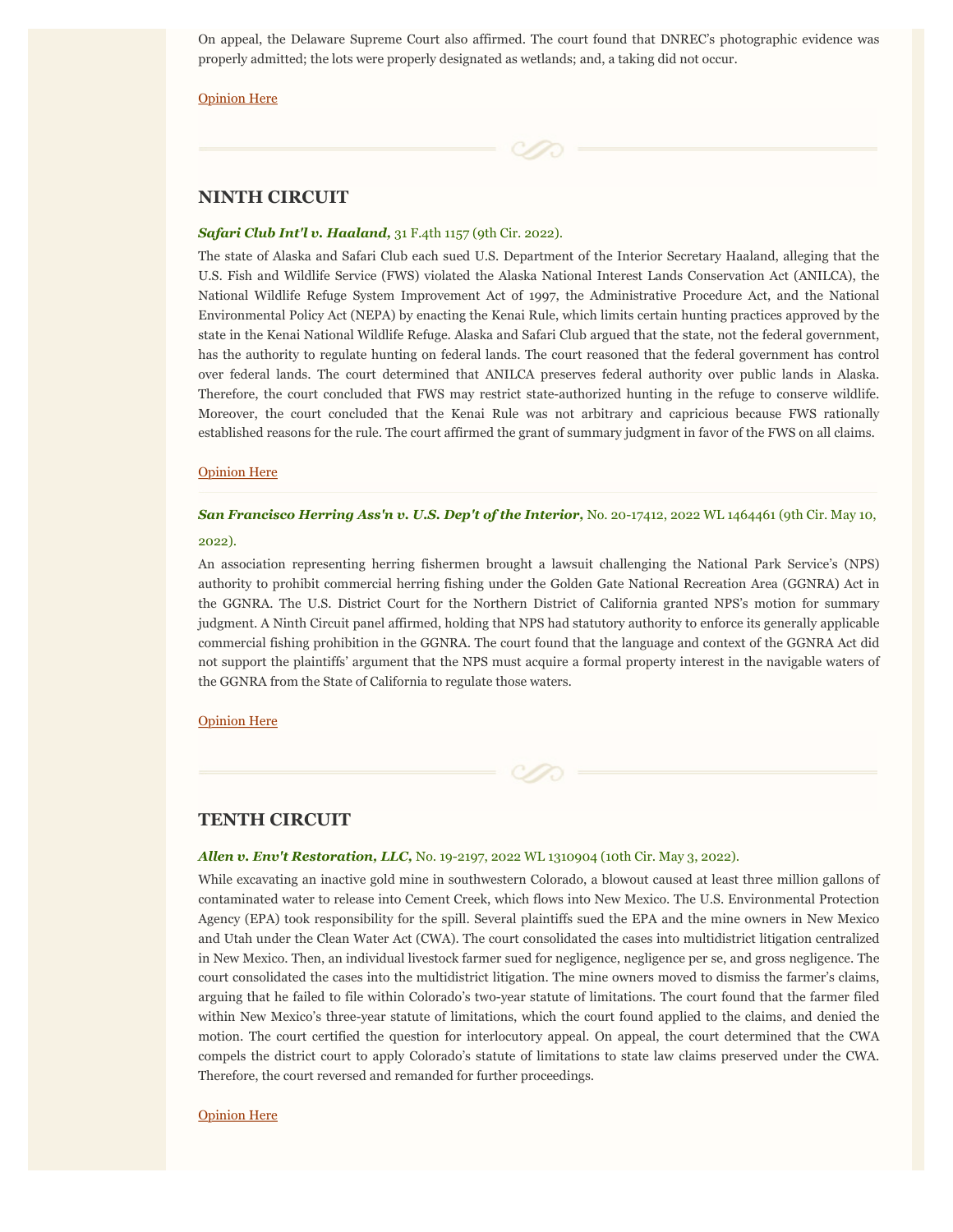# **ELEVENTH CIRCUIT**

#### *Glob. Marine Expl., Inc. v. Republic of France,* No. 20-14728, 2022 WL 1499799 (11th Cir. May 12, 2022).

The Eleventh Circuit recently ruled on a case between Global Marine Exploration, Inc. (GME), a shipwreck salvage company, and the French government. After discovering several shipwrecks off Cape Canaveral, Florida, GME contracted with the State of Florida to conduct salvage activities. GME filed an in rem action over the wreck; however, a federal district court concluded that the identity of the shipwreck was La Trinité, a ship captained by Jean Ribault in the 16th Century, and that the wreck was sovereign property of France. GME then filed suit against France. France moved for dismissal, arguing that the Foreign Sovereign Immunities Act (FSIA), which limits suits on foreign countries in U.S. courts, precluded the suit. The federal district court disagreed with GME's argument that a "commercial activity" exception allowing a suit under the FSIA applied. GME appealed the district court's dismissal. The Eleventh Circuit agreed with GME that the exception applies because GME's action is "based upon" France's commercial activity in the United States. The court reversed the district court's dismissal and remanded the case to the district court.

#### [Opinion Here](http://nsglc.olemiss.edu/casealert/may-2022/global-marine-exp.pdf)

#### **Florida**

#### *Owen v. Carnival Corp.,* No. 18-25372-CIV-ALTONAGA, 2022 WL 1404602 (S.D. Fla. May 4, 2022).

Susan Owen, a Mississippi citizen, boarded Carnival's Breeze and sailed from Galveston, Texas to ports in the Gulf of Mexico and the Caribbean. During her voyage, Owen developed an eye condition, causing her to visit the ship's doctor, who prescribed her medication. Owen's condition worsened, resulting in permanent impairment, so she filed suit in Florida, alleging negligence, joint venture, vicarious liability, agency, and assumption of risk. The doctor filed a motion to dismiss for lack of personal jurisdiction. None of the treatment occurred in Florida, in Florida-waters, or in consultation with any Florida-based Carnival personnel. The doctor is a Colombian national who resides in the United Kingdom and works as an independent contractor for Carnival. Owen argued that personal jurisdiction should be imputed on the doctor because of Carnival's contacts with Florida. The court determined that whether a joint venture exists is a case-specific question, that Owen failed to produce sufficient evidence to establish that a joint venture exists, and that jurisdiction should be conferred on the doctor. Moreover, the court concluded that a typical employer/independent contract relationship existed, not a joint venture. Therefore, the court granted the motion to dismiss.

### [Opinion Here](http://nsglc.olemiss.edu/casealert/may-2022/owen.pdf)

## **INTERNATIONAL TRADE**

### **District of Columbia**

### *NTSF Seafoods Joint Stock Co. v. United States,* Nos. 20-00104, 20-00105, 2022 WL 1375140 (Ct. Int'l Trade

### Apr. 25, 2022).

NTSF Seafoods Joint Stock (NTSF), a Vietnamese fish producer, sued the U.S. Department of Commerce (Commerce), arguing that a 2003 antidumping order that imposed duties on frozen fish imported from Vietnam to compensate for it being sold at less than normal value was excessive. Catfish Farmers of America (CFA) also sued, arguing that the order was not harsh enough, challenging the use of India market for economic comparison and recommending Indonesia as a comparable market. In response, Commerce conducted an administrative review, during which it found NTSF did not fully cooperate and thus Commerce supplemented the record with partial facts and used India and the highest farming factor values as supported by substantial evidence as a permitted substitute. NTSF argued that Commerce erred in the calculations. The court found that Commerce did not abuse its discretion because NTSF did not seek to correct the error in the preliminary determination and retained the error by including the values in its recommended equation for the final determination, and because NTSF did not allege the calculation